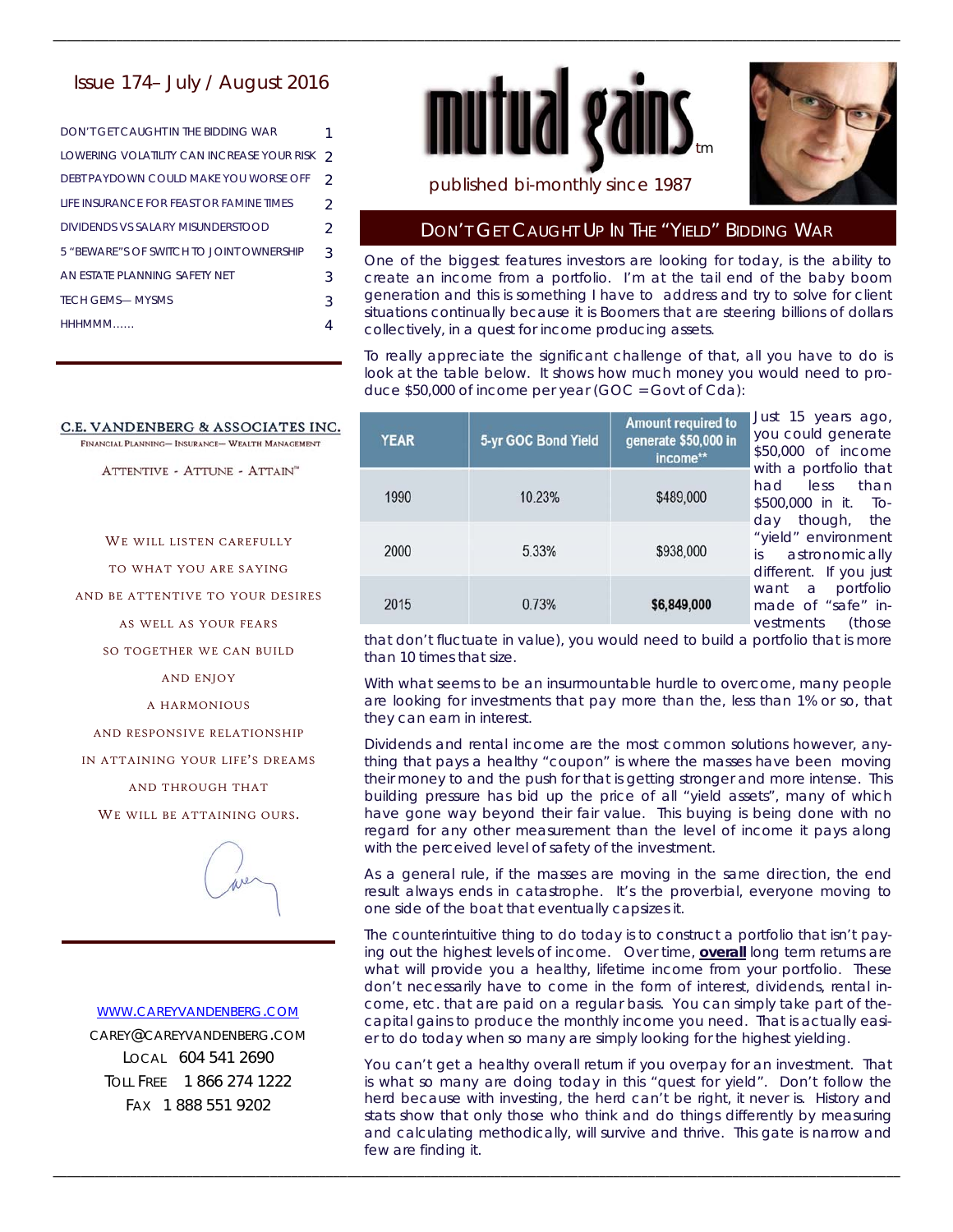## LOWERING VOLATILITY CAN INCREASE YOUR RISK

The widely held belief within the financial industry is that lower volatility is better. It is also often advised that this is particularly true for portfolios spitting out a retirement income to their owner, that being you. It has been said that dollar cost averaging, investing on a regular (ie monthly basis), works better with more volatility. When you are withdrawing money from your portfolio on a monthly basis however, it is believed to be worse.

\_\_\_\_\_\_\_\_\_\_\_\_\_\_\_\_\_\_\_\_\_\_\_\_\_\_\_\_\_\_\_\_\_\_\_\_\_\_\_\_\_\_\_\_\_\_\_\_\_\_\_\_\_\_\_\_\_\_\_\_\_\_\_\_\_\_\_\_\_\_\_\_\_\_\_\_\_\_\_\_\_\_\_\_\_\_\_\_\_\_\_\_\_\_\_\_\_\_\_\_\_\_\_\_\_\_\_\_\_\_\_\_\_\_\_\_\_\_\_\_\_

I'm always looking at conventional wisdom for evidence contrary to it and I found a research piece that actually shows the opposite. Reducing volatility reduces the amount you can safely take out of your portfolio on a monthly / annual basis. If you want your portfolio to produce the highest income, for the longest period of time, a higher volatility portfolio will do that. In other words, a portfolio with a long term return that is exactly the same as lower volatility portfolio will in fact, be able to give you a higher monthly income with less risk of your portfolio depleting. How's that for counterintuitive.

### PAYING DOWN DEBT COULD MAKE YOU WORSE OFF

Getting rid of debt is a feel good thing to do. Everybody wants to be debt free. What can be better than paying down debt, right? Well, to be frank, paying down debt at the expense of portfolio building can actually work against you.

We'll use the 2 most common alternatives to paying down debt. These are, RRSP and TFSA contributions The decision on what will put you in a better financial position rather than a better feel good position is simply mathematical. The question to determine this is, "Can you get a higher rate of return in your TFSA and / or RRSP than what the interest rate on your debt is?" If your debt's interest rate is in the low single digits (2 to 4%) the answer is probably, yes.

Look at the chart on the right. It assumes you have \$2,500 / year that you can place somewhere else; 1) paydown debt or 2) RRSP / TFSA. This chart is is using a 3% cost of your debt and a 6% return within your RRSP / TFSA. As well, it takes into account tax being taken off of the RRSP at the same income tax rate as when you put the money in. In other words, this shows the after-tax increase in your net worth for all your choices. Although not shown, taking out the money when in a lower income bracket has the RRSP route pulling away upwards, from both the



debt paydown and TFSA options. Again, it's just math and math makes it quite clear what is your best financial choice.

Well it usually does, but not in this case: If you have a high level of debt and are living paycheque to paycheque then you probably need to minimize your risk by paying down debt. Having said that though, if you have been living like this for some time (several months or a year or 2), you should re-structure your finances. This may include living in a cheaper home, increasing your family income and cutting away a bit in several areas where you spend money.

#### LIFE INSURANCE FOR FEAST & FAMINE TIMES

You are self employed, earn a very healthy income and need life insurance. You can buy what I most often use, which is a term life insurance policy. With "term", you pay the least amount of money for the most coverage you can get. What happens though should your income drop significantly and you need to cut back on expenses? Life insurance is one of those things you put in place so that should an income earner in your family die prematurely, the income can be replaced through the proceeds of the life insurance. Cancelling a policy is usually not an option though. Should you, have or later, get a serious ailment (ie. cancer), it could disqualify you from getting life insurance in the future, when you most need it.

Instead of buying a term life insurance policy, you can buy a policy where part of your payments go into building a "cash value". This gives you a lot of options including the flexibility to take a premium holiday for the time you need to go through a potential financial set back. You can simply stop making payments on the life insurance and have that cost be paid from within the policy itself, by way of the policy's cash value. A policy like this is fully customizable and flexible to fit with the changes in your life. Again, this is particularly important should you have an illness that could potentially disqualify you from getting life insurance in the future, something I have come across several times.

#### DIVIDENDS VS SALARY MISUNDERSTOOD

For business owners, you have a choice on whether to take income from your own corporation, in the form of salary / bonus, dividends or a combination of the two. There seems to be a common perception that, taking dividends can save you a lot in tax. The reality is this doesn't always work that way and if it does, it is in a very small way.

The government recognizes you as a business owner, have a choice in how to take your income. Because dividends do have a lower tax rate, they use a mechanism called "dividend gross-up". This ensures equal tax treatment between those who earn income through a corporation and those who earn money personally or who choose to take compensation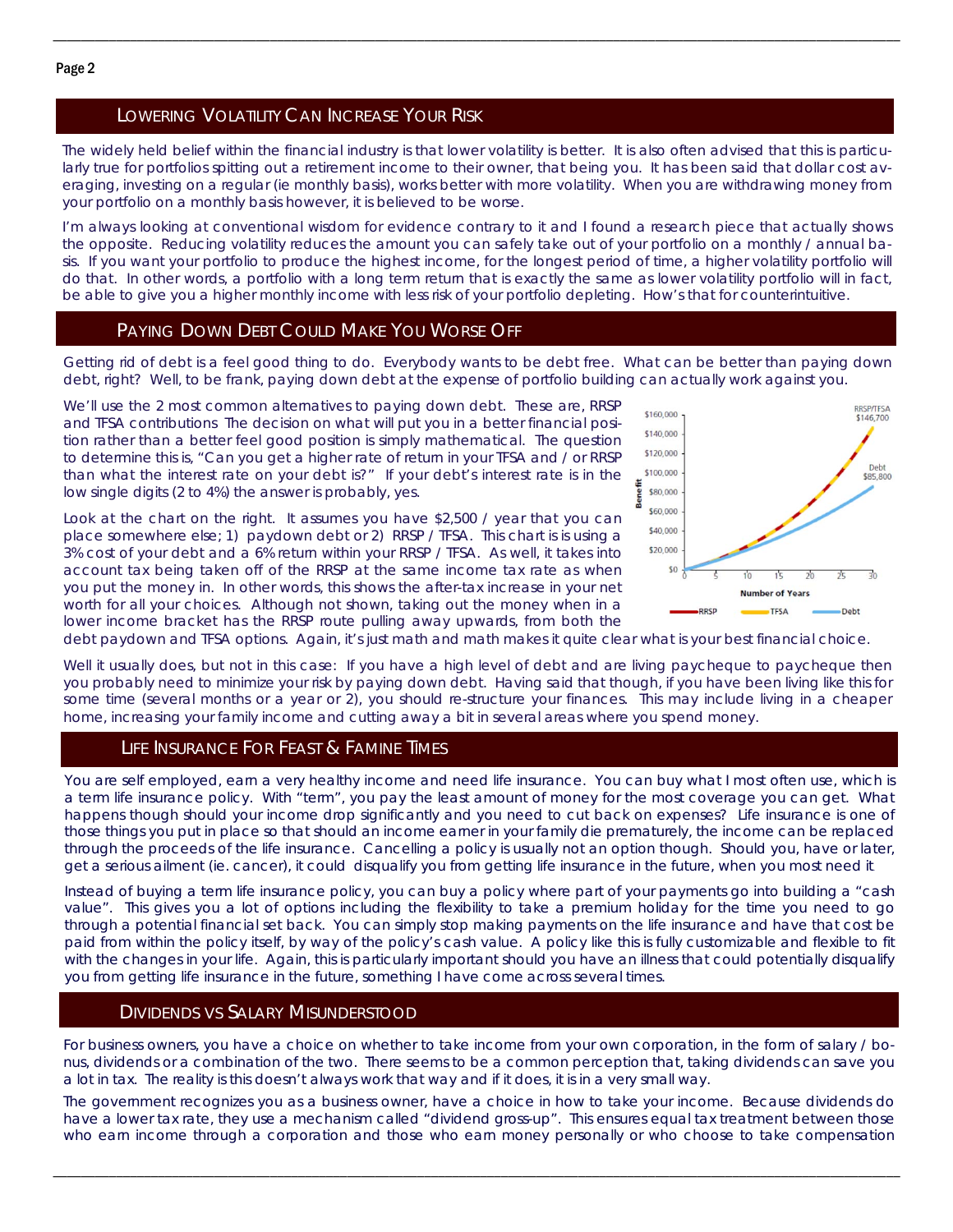from their company as a salary / year end bonus. This tax integration never matches up exactly, however the difference between choosing salary / bonus vs dividends is relatively small at around 1% in most cases (varies by province and tax year).

\_\_\_\_\_\_\_\_\_\_\_\_\_\_\_\_\_\_\_\_\_\_\_\_\_\_\_\_\_\_\_\_\_\_\_\_\_\_\_\_\_\_\_\_\_\_\_\_\_\_\_\_\_\_\_\_\_\_\_\_\_\_\_\_\_\_\_\_\_\_\_\_\_\_\_\_\_\_\_\_\_\_\_\_\_\_\_\_\_\_\_\_\_\_\_\_\_\_\_\_\_\_\_\_\_\_\_\_\_\_\_\_\_\_\_\_\_\_\_\_\_

You will find the biggest reduction in cost, for taking dividends vs salary, relates to CPP contributions. Taking a salary / bonus means you need to make CPP contributions. Because you are the business owner and the employee of the business, your corporation has to write a cheque for up \$2,544.30 (4.95%) of \$51,500 of salary to CPP and you, as the "employee" have to contribute the same amount (those are 2016 numbers—the salary threshold goes up with inflation every year).

Salary costs more only because of the mandatory CPP contributions that need to be made however, CPP contributions increase the CPP benefits you will be receiving. When you are set to retire at 65, 67 or 70, and you have chosen to take dividend during your self employment life, your monthly CPP benefits will be much smaller or virtually non-existent.

### 5 "BEWARE"S IN SWITCHING TO JOINT OWNERSHIP

Many people, as they age, recognize their own mortality. With that, the idea of shifting your assets into joint name with someone younger, is a common light bulb that turns on in their brain. The objective is to 1) have the assets move smoothly to who you want it to go to should you become mentally challenged or 2) to save income tax or probate fees. Here are the 5 things you need to watch out for when contemplating a change from single owner to joint ownership:

- 1) Trigger A Tax Bill—When you add a person other than a "spouse" as defined in the Income Tax Act, you will have been deemed to have sold that portion at fair market value.
- 2) Unequal Estate Splitting and Infighting—if you plan on splitting your assets equally among all of your children and you don't put all of their names on the asset you want held jointly, upon your demise, you could have an unequally split estate even though that wasn't your intention. Potential sibling squabbles and infighting could be the result.
- 3) Creditor attack— Should the person you hold the asset with jointly make some bad financial decisions that put them in a precarious position, their creditors will come after anything they can get their hands on in that person's name. Because they are joint owner, their share will disappear into the hands of their creditors.
- 4) Principal Residence Could Become Taxable— Any one person can only have 1 principal residence at a time. If you name an adult child, one who already has a principal residence, 1/2 of what was solely deemed to be your principal residence, is now not a principal residence. Any gains on that portion going forward will be taxable.
- 5) Loss of Control— It isn't just in your name anymore so technically, if you have named 1 person as joint owner, you lose control of 1/2. Add 3 names to the asset and you give up 75% ownership and control. This change could be permanent unless the other(s) agree to you switching things back. This is huge. Are you okay with all of that?

#### AN ESTATE PLANNING SAFETY NET

There is that guy who lives across the street from you. Based on things he does, you have wondered about his mental capacity. As well, you don't think he has any family members to alert to this fact. Do you ignore it? Who do you alert?

Every province has a "Public Guardian and Trustee" (PGT) office to handle cases like this. They are the social safety net for aging people who don't have their own family or friends to assist them. Anyone can make a referral to the PGT when they see an adult is not coping with life or being financially abused. Your identity is kept confidential by law.

The first thing the PGT does is to see whether the adult is actually incapable. Someone can make bad decisions but still be considered capable so quality of decisions isn't the measuring stick, it's mental capacity. If assessed as incapable, the PGT can freeze assets for up to 120 days while it investigates further. A PGT ruling of incapacity is considered a last resort since it takes away a person's decision making power. If all other options are exhausted and 2 physicians and court hearing find a person incapable, the PGT then appoints an individual "committee (pronounced CAW-mit-TEE) or guardian in some provinces. This person is now responsible for making financial and legal decisions for this person.

Of course, an enduring Power of Attorney (POA) overrides all of this. Within a POA you name the person (or people) who you want to handle your affairs and make decisions for you, should you be incapable of doing so.

### TECH GEMS— MYSMS

All phones come with a built-in texting or SMS app. There are a plethora of others you can use instead and one I found very helpful is MySMS. I often see people at Starbucks sitting with their tablet or laptop and continually picking up their phone when an incoming text come in. MySMS gets rid of that 2 device dance because every text you get on your phone you get on all your other devices. Often I'm at my desk and I will get a text message notification on my computer just before I get it on my phone. With MySMS, when I'm working at my desk, my hands and eyes don't have to stray from where they are, on my PC. Plus, I can get texts when my phone is somewhere else. Of course, it's much easier to type a response on a full size keyboard than a phone. Take advantage of small advantages. This is one of them.